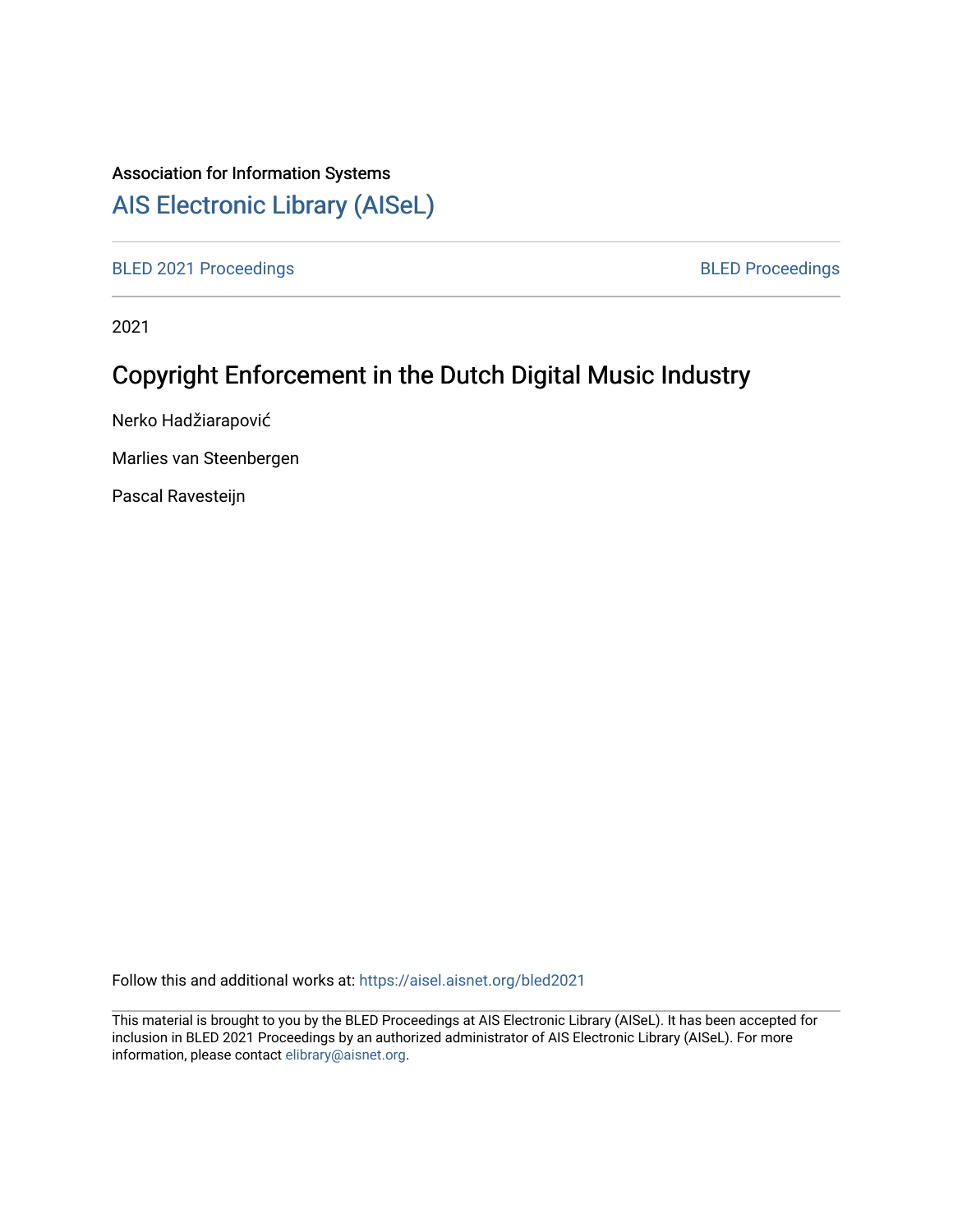# **COPYRIGHT ENFORCEMENT IN THE DUTCH DIGITAL MUSIC INDUSTRY**

## NERKO HADŽIARAPOVIĆ, MARLIES VAN STEENBERGEN & PASCAL RAVESTEIJN

HU University of Applied Science, Utrecht, The Netherlands; e-mail: Nerko.Hadziarapovic@hu.nl, marlies.vansteenbergen@hu.nl, Pascal.Ravesteijn@hu.nl

**Abstract** There is a lack of interest and empirical analysis in the existing literature on composers' relations with their publishers and the role of Collective Management Organizations (CMOs) within the system of music copyright. The purpose of this paper is to explore and understand the influence of digitization within the music industry on the copyright enforcement in the Netherlands and on rights holders and the CMOs. Also to explore and understand how their mutual relationships are affected by digitization of the music industry. A qualitative analysis was done by reviewing scientific literature, performing a documents analysis and doing open interviews. In the existing economics of copyright literature, the main focus is set on transaction costs, efficiency and welfare topics. The findings can be used to understand and model how rights holders and CMOs cope with the digitization and contribute to the policy makers and economic actor's discussion about future improvement of the copyright enforcement system.

#### **Keywords:**

music copyright, system and implementation, *CMO's*, publishing, music industry, digitization



DOI https://doi.org/10.18690/978-961-286-485-9.41 ISBN 978-961-286-485-9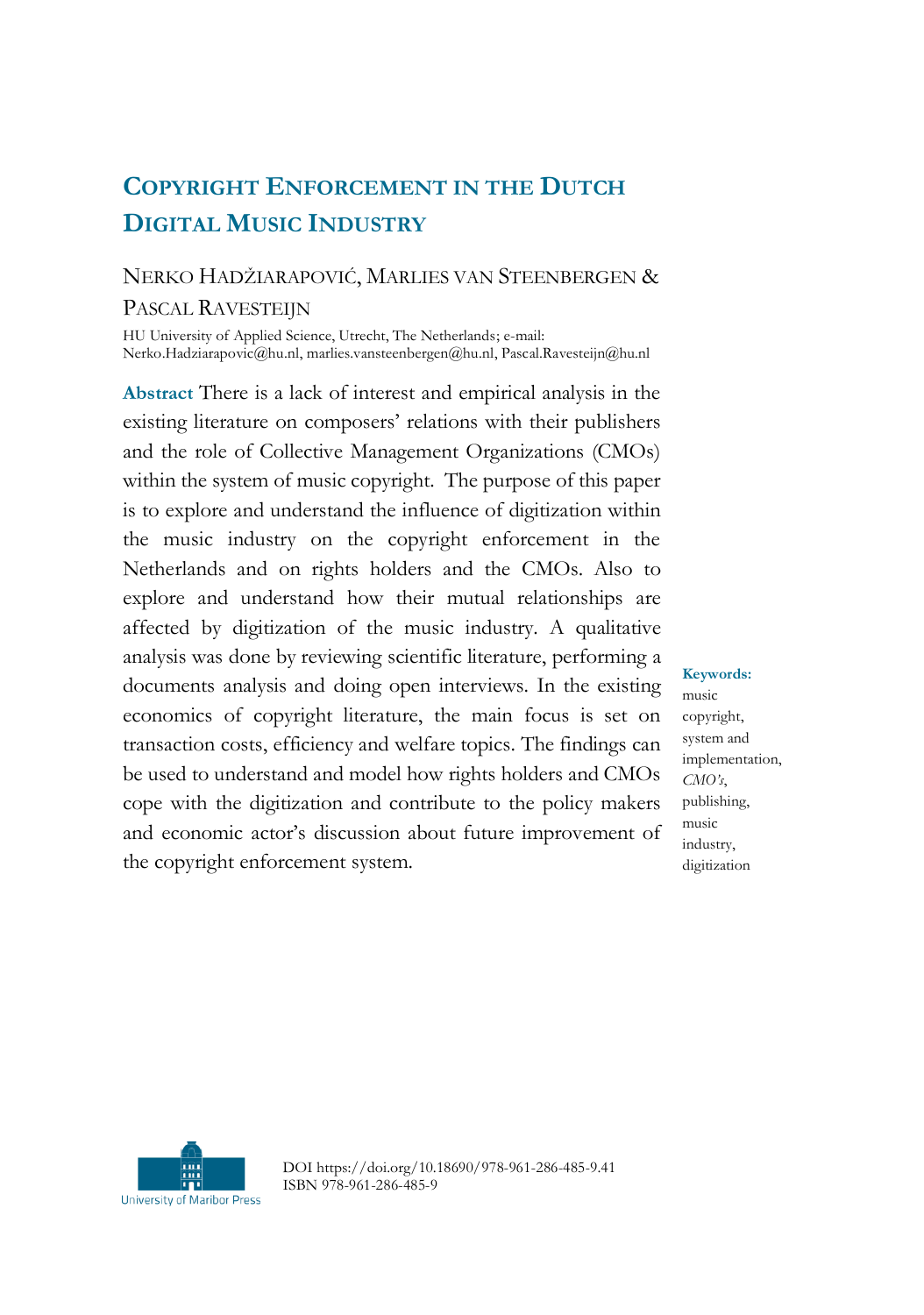#### **1 Introduction**

The advent of technologies, such as music streaming, poses a significant challenge to repertoire management and has led to failures regarding the compensation of rights holders in the music industry (Handke, 2010). According to Silver (2013) and Towse (2017) copyright law is becoming more complex in the attempt to keep up with each technological advance, especially where consumers and markets are in the lead. The impact of technological innovation on the music industry has stimulated research in economics of copyright and sparked the interest of policy makers (Belleflamme, 2016). The music industry is considered a forerunner in technological change and there are many lessons that can be learned from the music industry for the benefit of the entire Creative Industry (Lyons, Sun, Collopy, Curran & Ohagan, 2019). However, the focus of the economic copyright analysis has been on broader structures, leaving a need for structured knowledge building on the economic rationales and consequences at a micro level (The Allan Consulting Group, 2003). Bargfredde & Panay's (2015) make clear that one of the problems on micro level is that a significant part of the copyright fees are improperly distributed by the Collecting Management Organizations (CMOs)1. The unjust distribution of copyright money harms creators, is costly to the economy and has a negative impact on our society (Mahoney, 2015).

Recent discussions (Department for Digital, Culture, Media & Sport, 2017; Music Business Worldwide, 2018) on rates paid by Big Tech companies, such as Spotify, Apple, Amazon, Google and Facebook, to the Collective Management Organizations (CMOs) suggest that issues such as accountability and transparency regarding music use have not been completely resolved. For example, the CMOs collect the money but do not receive the usage data and thus cannot distribute the money to the rightful rights holders. While music is increasingly being consumed through digital channels (Williamson & Cloonan, 2012; Wikström, 2013; Samuel, 2014; Ingham, 2015) the number of empirical studies, particularly in the field of music copyright, is limited (Schlesinger & Waelde, 2012; Williamson & Cloonan, 2012; Phillips & Street, 2015; Towse, 2017), especially for the research on the impact of digitization on the rights holders of popular music. Hitherto, there are little empirical studies available that involve rights holders and their mutual formal

 $\overline{a}$ 

<sup>1</sup> Collective management organizations, such as collecting societies, typically represent groups of copyright and related rights owners, such as authors, composers, publishers, writers, photographers, musicians and performers.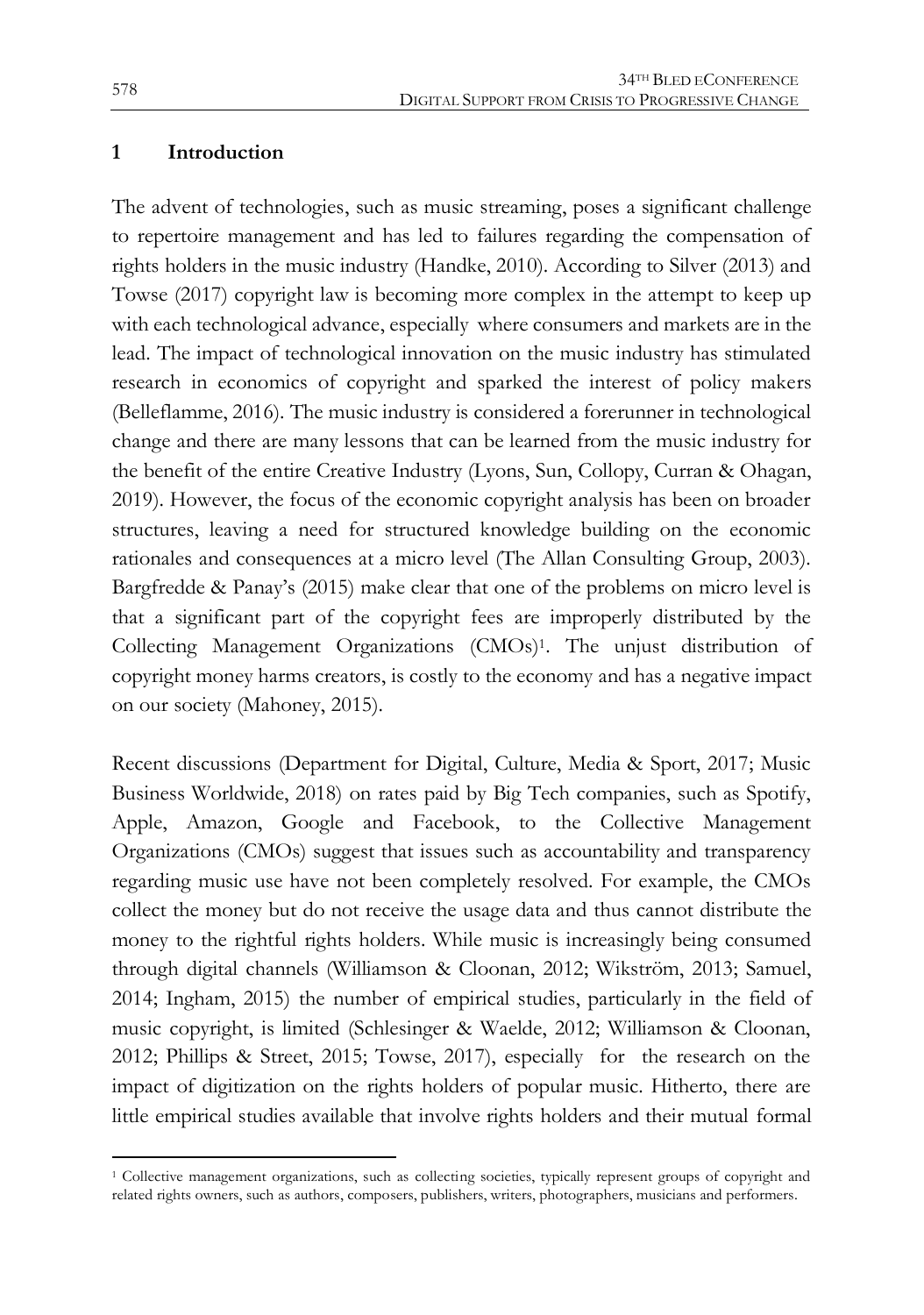and informal relationships. This research aims to fill that gap. Hence, the objective of this paper is twofold, first to explore and understand the influence of digitization within the music industry on the copyright enforcement in the Netherlands and on rights holders and the CMOs. Also to explore and understand how their mutual relationships are affected by digitization of the music industry.

Within the scope of this research, which focuses on the Netherlands, rights holders refer to music composers, lyricists and music publishers of popular music. CMOs in the Dutch context refers only to Buma/Stemra, the Dutch CMO appointed by the Dutch Government to collect the money for use of music and distribute the collected money to the rights holders. Buma/Stemra also has the responsibility to negotiate the tariffs for the use of music with different parties (users of music).

#### **2 Theoretical Foundation**

The economics of copyright literature beholds copyright as a theoretical economic stage where all the players are homogenous and rational. Also a stage where enforcement of copyright is perfect and where the relationships between practitioners are well defined and rational (Atkinson, 2012; Handke, 2012; Towse, 2017). Copyright research can be examined from multiple perspectives and includes law, technology, philosophy and economics (Handke, 2010; Wu, 2018; Lyons et al., 2019). Since much of copyright policy is about economics, it is important to understand the differences among different economic perspectives (Atkinson, 2012). Atkinson (2012) and Handke (2012) summarized key results in the empirical literature on copyright, put them into context and highlighted noteworthy gaps and contradictions in the literature. According to Atkinson (2012) the focus on transaction costs, efficiency and society welfare topics revolves around three 'classic' economic doctrines: conservative neoclassical; liberal neoclassical and neo-Keynesian. In the recent two decades a new economic doctrine has emerged, Innovation Economics, also referred to as neo-Schumpeterian or evolutionary economics. Innovation economics postulates that innovation (the development and adoption of new products, processes, and/or business models) drives growth (Atkinson, 2012). For studies of technological change in existing markets the neo-Schumpeterian or evolutionary economic literature provides a coherent and evidence-based foundation (Handtke, 2010). Technological change causes the spread of new products and production processes. Disruptive innovation is an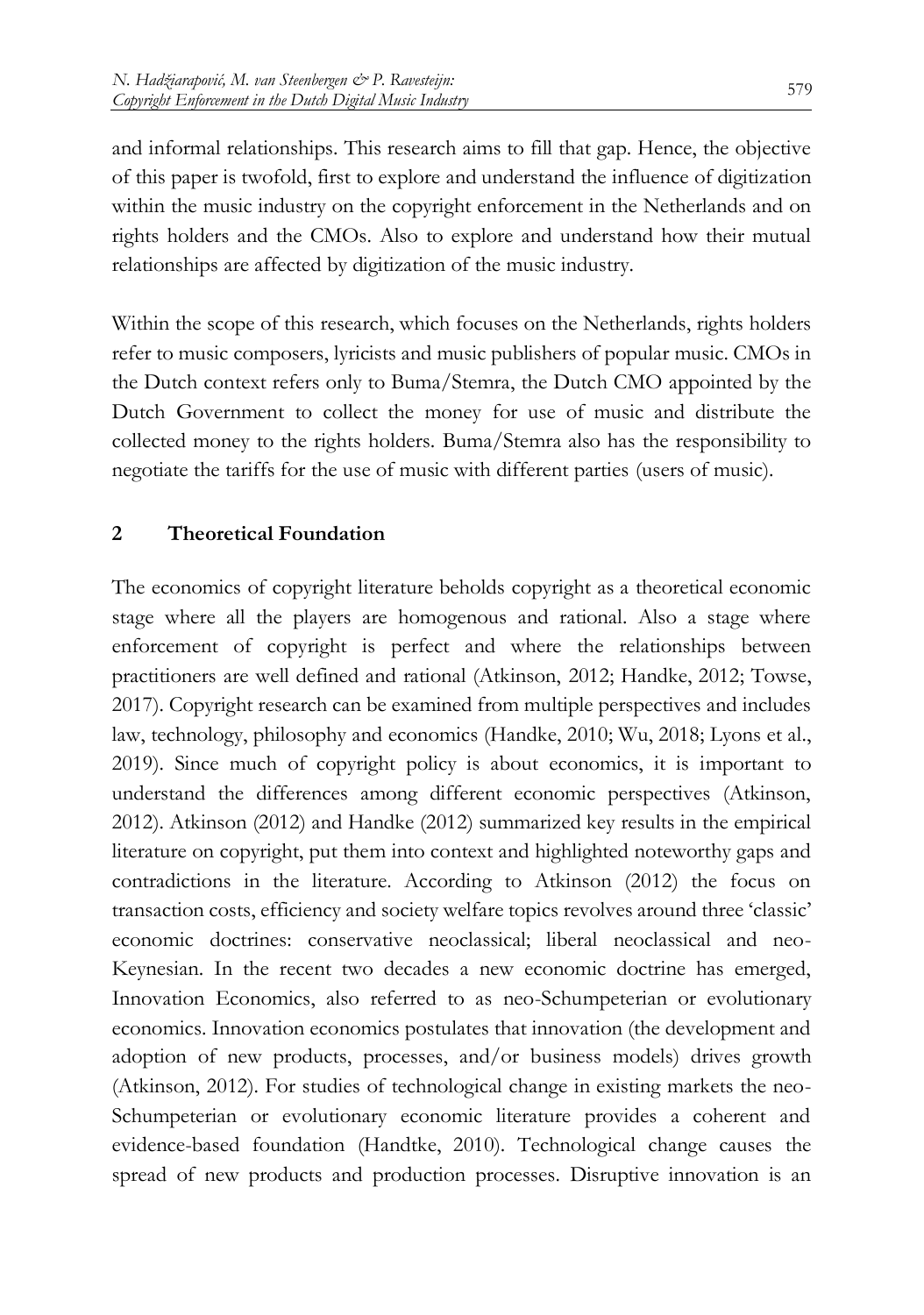innovation that creates a new market and value network and thereby ultimately disrupts existing markets and value network (Ab Rahman et al., 2017). The products or services perceived as disruptive innovations tend to skip stages in the traditional product design and development process to quickly gain market traction and competitive advantage (Reyes-Mercado & Rajagopal, 2017). The actors are generally perceived as being different, for example with regard to their access to information, their ability to handle information, their capital and knowledge base (asymmetric information) or their routines (Nelson & Winter, 1982; Lipsey et al., 2005). These differences also apply to institutions designed to remain stable over time (Lundvall & Archibugi, 2001), but as the speed of technological change varies and is not always predictable, formal and informal institutions, technology and markets are 'out of sync'.

The music industry has rapidly digitized over the past 20 years. Legislation, institutions and CMOs are lagging behind these developments as there is a nonsynchronous situation within the music industry (Lyons et al., 2019). Mostly national institutions (such as CMOs) deal with international 'Big Tech'-organizations from a skewed balance of power position. This is caused by the information asymmetry as Big Tech companies do not share available data with the CMOs and therefore have a much stronger negotiating position vis-à-vis CMOs and rights holders (Spoerri, 2019). Furthermore, the CMOs are not equipped to deal with the large amounts of data and the systems to convert this data into reliable information (Roberts, 2021). There is little empirical analysis on composers' relations with their publishers (contracting) (Towse, 2017) and the role of CMOs within the system of music copyright (Philips & Street, 20015; Watt, 2015), for example how the collected copyright revenue has been distributed amongst creators and other intermediaries (Towse, 2006).

### **3 Methodology**

We believe that a better understanding of the phenomenon of digitization of music industry would allow the stakeholders to proceed from a more informed perspective in terms of designing, implementing and applying the future copyright enforcement system.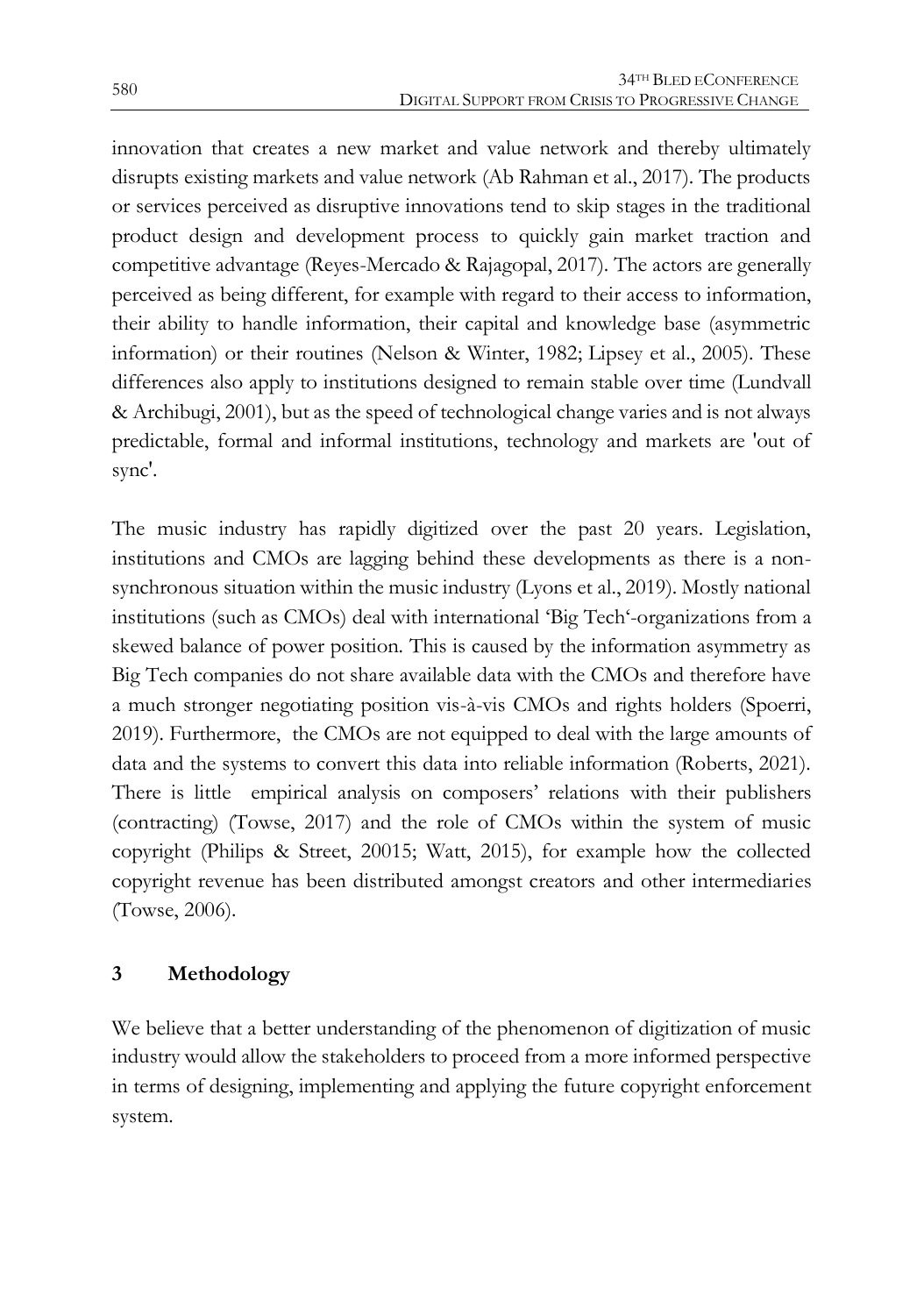Qualitative research is grounded in an essentially constructivist philosophical position and its intent is to examine a social situation or interaction by allowing, us, the researchers, to enter the world of others and attempt to achieve a holistic understanding (Bogdan & Biklen, 2007; Locke et al., 2013; Maxwell, 2012; Merriam et al., 2015). In our view, considering the complex nature of the economics of copyright and the different economic doctrines outlined in section two, these grounds of qualitative research fit well with this study because its objective is to achieve a holistic and better understanding about the contemporary effects of digitization on copyright enforcement but also on the interactions between the stakeholders.

In order to select the sample for this study, a purposeful sampling procedure was used. Since one of us has been working in the Dutch music industry for over two decades, we started within our own network of possible participants. Also, a snowball sampling strategy was employed (Patton, 2015). The participants were selected using the following selection criteria: 1) composers and lyricists have had at least five songs released in the last 4 years, 2) they are registered members of Buma/Stemra and 3) either own their own publishing company or are represented by an official registered publisher in The Netherlands or elsewhere. Criteria in selecting publishers are that 1) they have a relevant repertoire of professional authors they represent, 2) they are professionally active in the copyright music industry for at least ten years. Finally, regarding CMO, the individual participants should have a management position within their organization with at least 5 years of relevant working experience. The delimiting time frames of 4, 10 and 5 years were decided to insure adequate working experience in the music industry. The research sample consists of six individuals included: two composer/lyricist with a broad repertoire of internationally successful songs who now own their own publishing companies (first one Grand Mono and the second one The Unexpected); a formal member of the Council of Rights Owners of Buma/Stemra (The Dutch CMO); the Dutch CEO of one of the biggest Global Independent Publishing companies (wishes to stay anonymous), a Buma/Stemra manager responsible for Business Development and a lobbyist of Buma/Stemra who operates on national and EU-level.

The following steps were used to carry out this research: 1) available literature and peer reviewed articles were searched, selected and analyzed, 2) collection and analysis of copyright-related documents (e.g. law and regulations) and 3) interviews with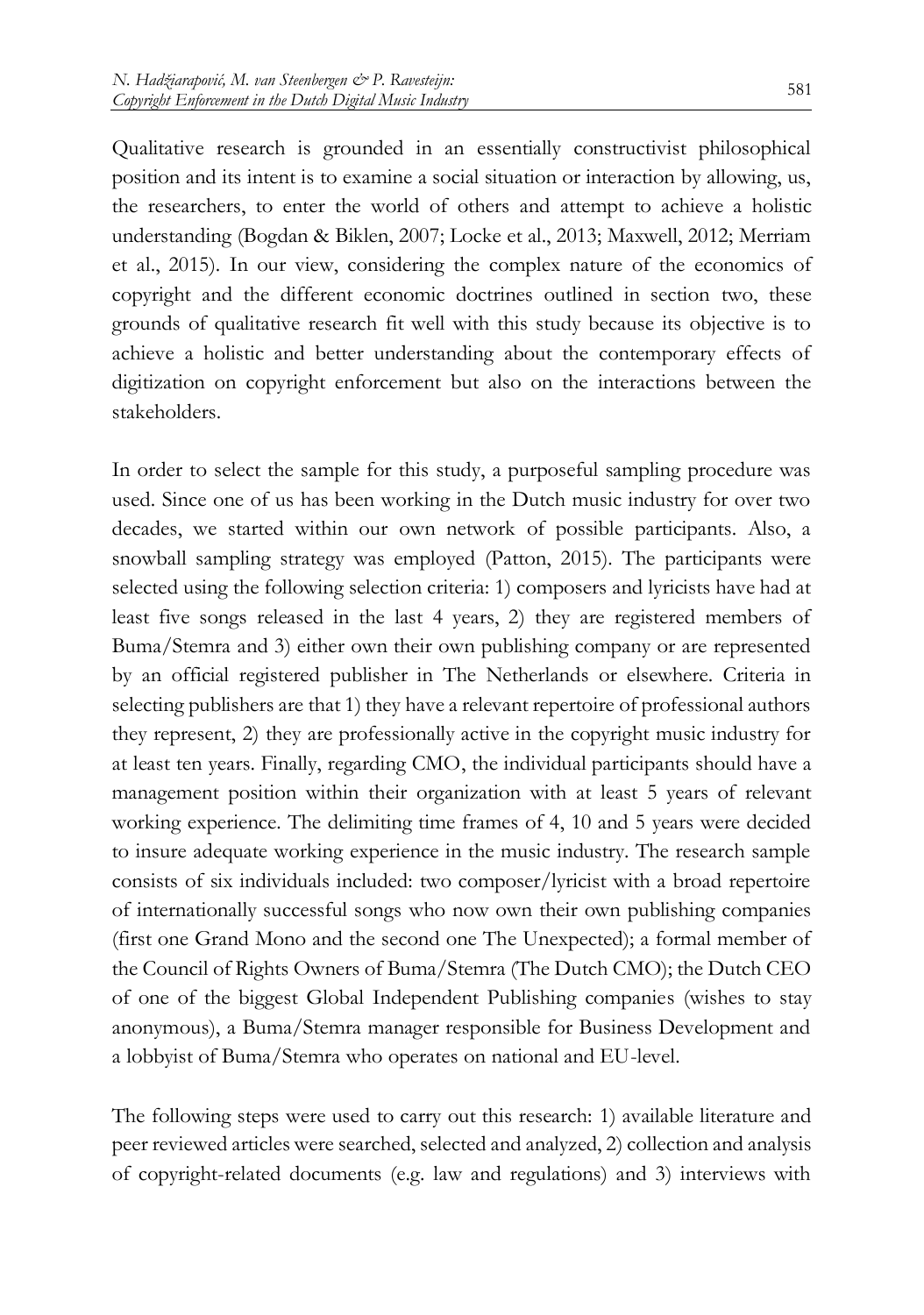participants. In relation to step 1, ongoing and selective review of literature was conducted. The main focus of the review was to acquire knowledge and gain understanding of the legal framework of copyright law, what the economics of copyrights are, how the enforcement system of copyright is designed and implemented and who the key stakeholders are within this system. In step 2 the associated activities were to name, collect, categorize and systematically analyze the relevant and available documents regarding the enforcement of copyright in The Netherlands. The collected documents were categorized in public and non-public documents. Besides literature this concerns at least the following documents: "income statements" from CMOs to rights holders; annual reports of CMOs (all public); the reports of the Supervisory Board for Collective Management Organizations for Copyright and Related Rights and available agreements (contracts) between publishers and composers and lyricists (non-public). Also, copyright law documents were considered. Although the legal framework of copyright lays outside the scope of this research, it can still provide important insights in the rationale and justification of copyright law from the legal perspective. The main focus of the document analysis was to gain a deeper understanding of the enforcement system of copyright law on meso and micro economical level. In step 3 six in-depth open interviews were conducted with participants who work in the Dutch copyright industry. This was the primary data collection method in this research because of its potential to elicit thick descriptions and enable us to search for additional information. A major benefit of individual in-depth interviews is that it also offers the potential to capture a person's perspective of an event or experience (Marshall & Rossman, 2014). In the case of this research our reason for choosing this method was that it is a good way to generate data through interaction with people and capture the meaning of their experience in their own words (Bloomberg & Volpe, 2019). Regarding the process of the interviews, we send emails and/or LinkedIn direct messages to prospective participants describing the purpose of the research with a request for a convenient date and time for an online interview. The interviews were conducted between December 2020 and February 2021. All the interviews were audio recorded and afterwards manually transcribed verbatim and with full permission of the participants. The interviews lasted between 45 minutes and 2.5 hours and covered different themes depending on the role and interests of the participants. Appendix 1 provides an overview of theme's and questions asked dependent on the type of interviewee. At the end of each interview the participants were asked if they could recommend a next potential participant. The data analysis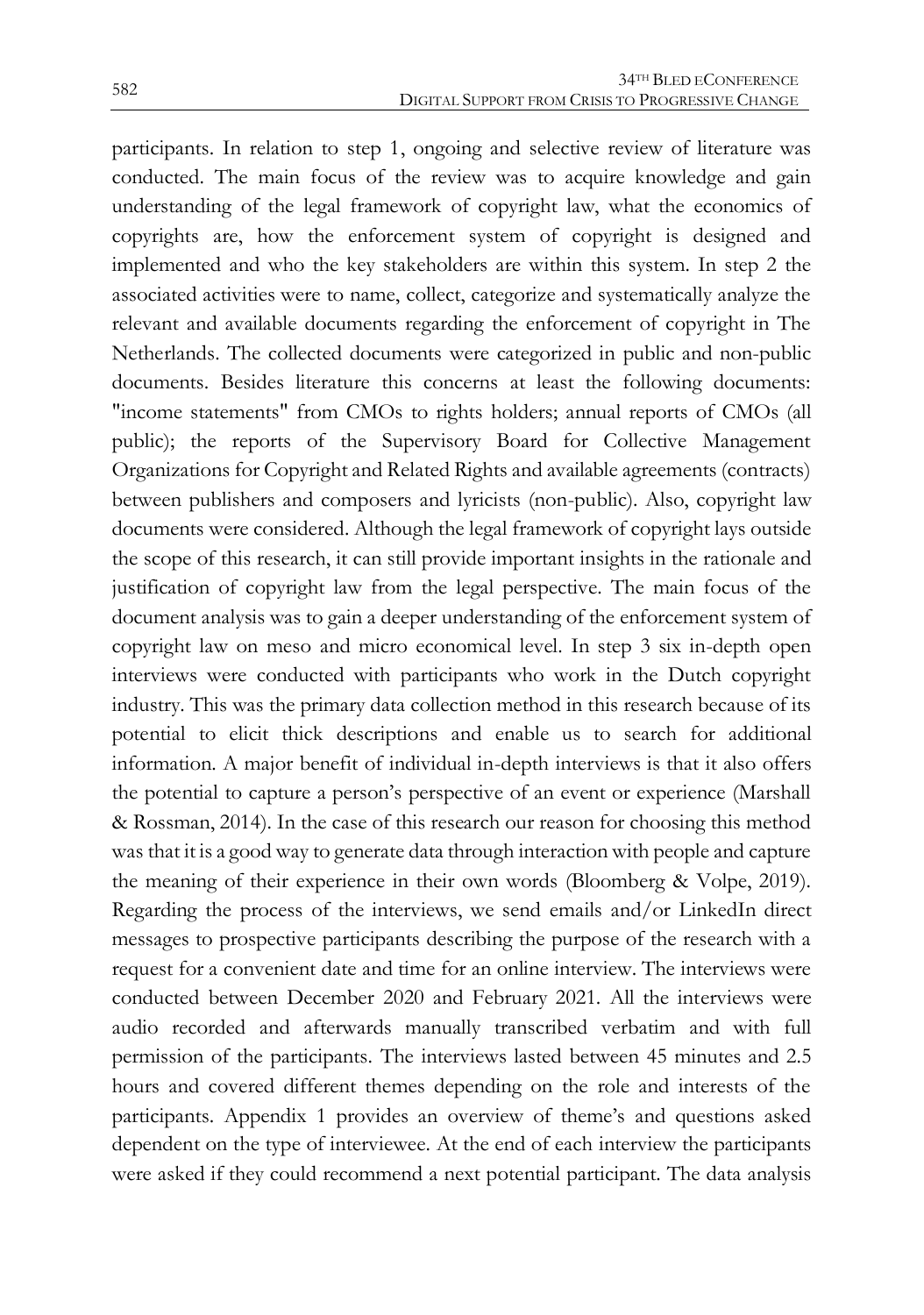and data collection activities were done simultaneously in order to avoid the risk of repetitious, unfocused and overwhelming data (Merriam et al., 2015). The documents and transcripts were first coded with open coding for identifying and naming the data and developing major categories of information (Bloomberg & Volpe, 2019). In the next phase the categories were connected and we searched for relationships among them (Birks & Mills, 2015; Corbin & Strauss, 2014; Holton & Walsh, 2016), where we compared threads and patterns within categories. In the last phase of the synthesizing process, we situated the current work to prior research and compered and contrasted it with issues found in the broader literature (Bloomberg & Volpe, 2019). Credibility, dependability and confirmability of the research are ensured by triangulating sources (Patton, 2015) and member checks (Bloomberg & Volpe, 2019); transferability by purposeful sampling and thick descriptions (Gay et al., 2019; Merriam et al., 2015; Patton, 2015). For this process Atlas.ti software is used.

Although generalizability was not a goal of this study, through detailed description of the background and context, this study could be assessed for its applicability in other similar contexts. The findings are discussed below in section 4 of this article.

#### **4 Findings**

The major findings of this research are:

- 1. The literature study and document analyses contributed to the understanding on the practical application of the enforcement of copyright in The Netherlands;
- 2. All the participants indicated that the digitization affected the mutual relationships amongst creators, creators and publishers (rights holders) and CMOs. The relationships are now more complex and dynamic which results in different types of possible contracts between creators and publishers;
- 3. All participants acknowledged the effects of digitization on music copyright, complexity of contemporary system and existence of the 'old' legacy software used for the enforcement of copyright in The Netherlands;
- 4. All participants indicated that digitization of the music industry contributed to the existence of black boxes in the copyright processes and expressed the need for an appropriate solution;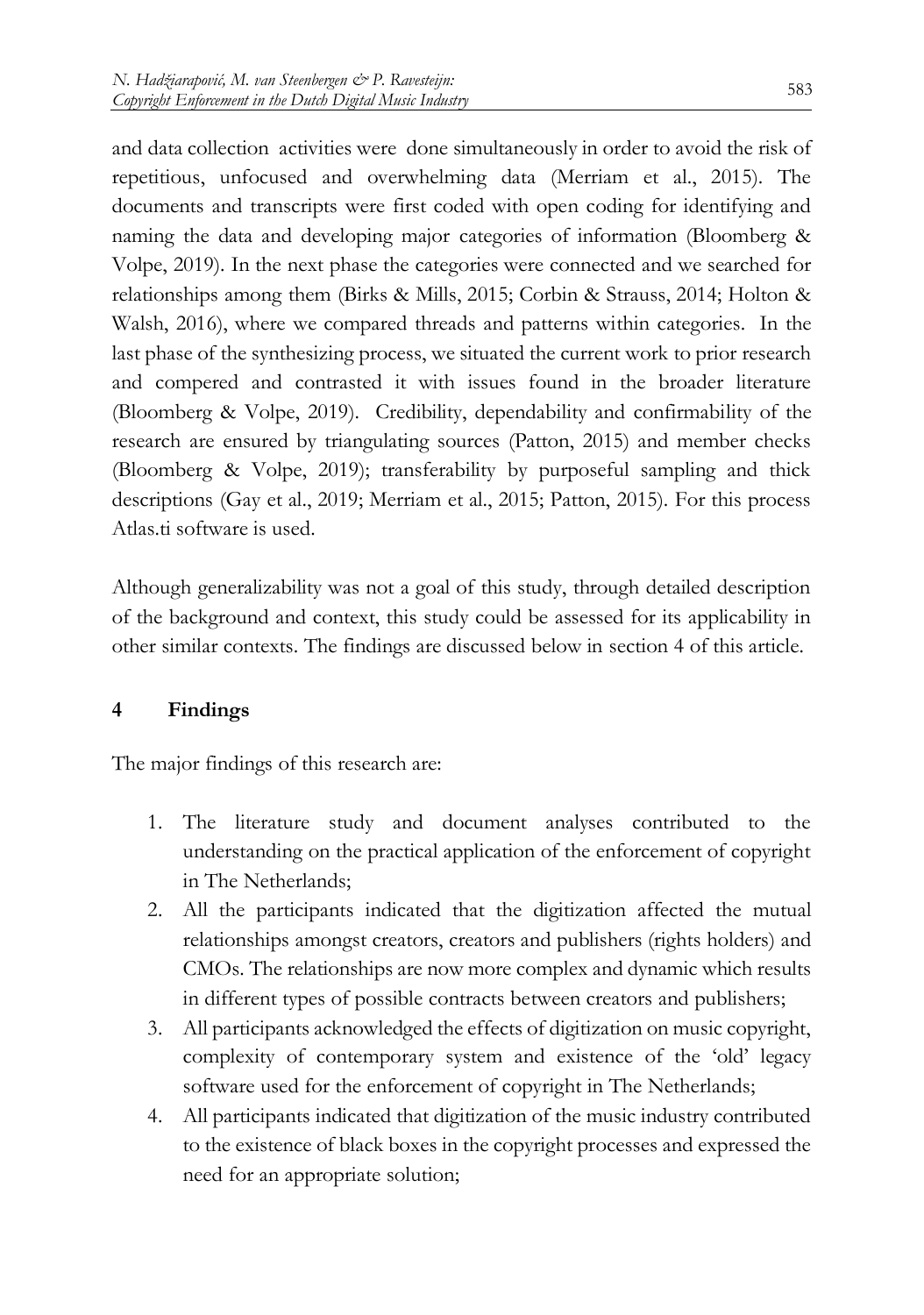

**Figure 1: The black Box of the Music Copyright**

Based on the document analysis the enforcement system of music copyright in the Netherlands is modeled (figure 1), including the stakeholders (players), their mandates and their relationships as formally described. According to literature and the analyzed documents, the 'users of music' pay for the use of music by annual or monthly contribution to the CMOs. The Dutch CMO, Buma/Stemra, is appointed by the Dutch Government to collect money from users of music and distribute the collected money to the rights holders. Buma/Stemra is also responsible for and given the mandate to negotiate the tariffs for use of music with different parties. The rights holders in the Netherlands are the composers, lyricists and the music publishers. The split of the copyright is divided equally by those three, each owns 33,33% of the copyright. In case of a composition without lyrics, this split is equal to 50%. The publishers are, depending on the signed agreements with the creators of music, responsible for the exploitation and administration of created musical works. There are different kinds of agreements between publishers and creators and the publishing share of 33,33% can (partly) flow back to the creators, depending on the type of contract (see table 1). When a musical work is created, the role of the creators is to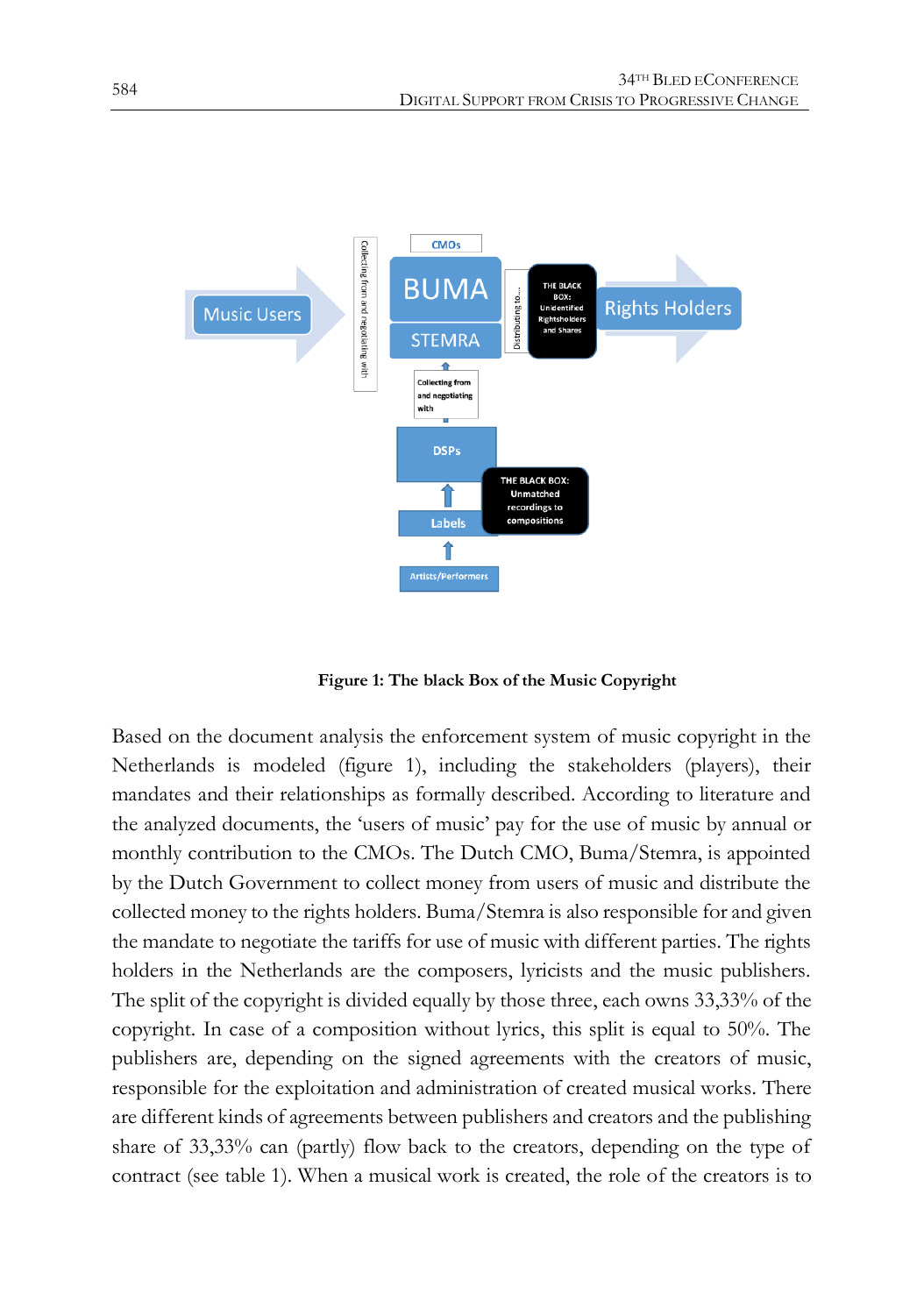register their work with the CMO, in order to receive the revenue they are entitled to for the use of their work. Buma/Stemra is responsible for collection and distribution of performance rights and of mechanical reproductions rights. The latter is only relevant when a song or a composition is recorded by performers or artists and released (distributed) by, for example, a record label and reproduced on content carriers or digitally on for example Spotify or comparable online services. Registering a composition or lyrics for the rights holders is not experienced as convenient. As one of the interviewees stated:

*"Imagine you write a song, you don't have a recording and someone else is performing it. What then happens is that you have to trust that there is always someone sitting there who writes down the title and the authors neatly and that that is copied well at Buma/Stemra, so that will be a bit of manual work. Nowadays there is also a lot of automation in it, but there is more margin of error in it."* [Participant 1]

All the participants indicated that the mutual relationships amongst creators, creators and publishers (rights holders) and rights holders and CMOs are affected by digitization of the music and that these relationships are complex and dynamic. This results in different sort of agreements between creators and publishers. According to the participant who now owns his own publishing company:

*"I worked with a publisher. I worked with them from 2013 to 2018. I felt that they were not doing enough and that they were not active enough with my music to justify getting such a share in my music."* [Participant 5]

Based on the interviews we found that there are four possible contracts (table 1) between the creators of music (composers and lyricists) and publishers.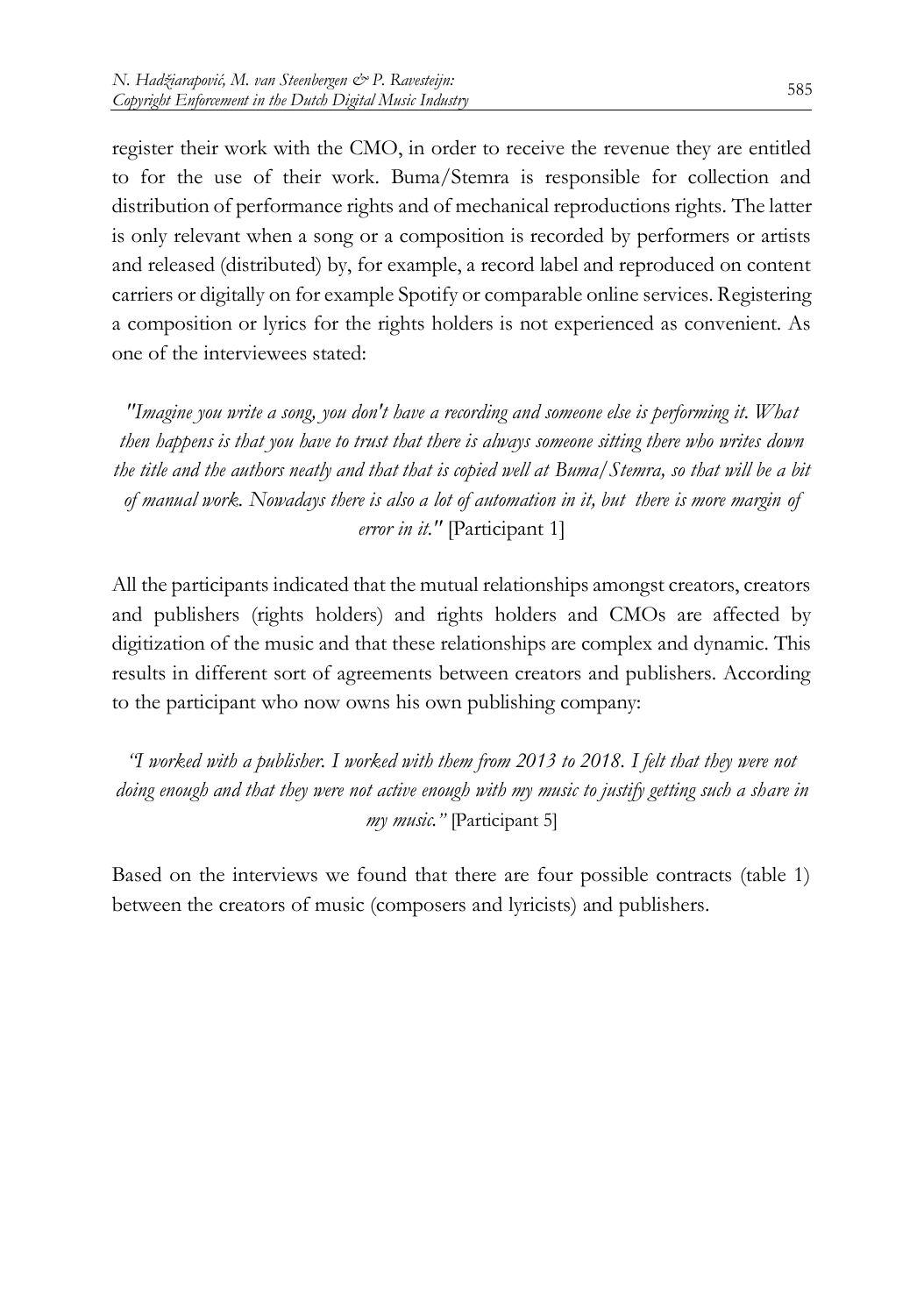| Song / Title  | This type of music publishing contract is an agreement between the writer       |  |  |
|---------------|---------------------------------------------------------------------------------|--|--|
| Agreement     | and the music publisher in which the writer grants certain rights to a          |  |  |
|               | publisher for one or more songs. In a single song publishing contracts,         |  |  |
|               | the writer is sometimes paid a one-time recoupable advance.                     |  |  |
| Exclusive     | Under the ESWA or "staff writer" contract, the songwriter generally             |  |  |
| Songwriter    | grants all of the publishers share of the income to the music publisher.        |  |  |
| Agreement     | The writers' services are exclusive to the music publishers for a specified     |  |  |
| ("ESWA")      | period of time. Thus, any compositions written within that period belong        |  |  |
|               | to the music publisher. These publishing contracts are usually offered to       |  |  |
|               | writers with some degree of commercial success.                                 |  |  |
|               |                                                                                 |  |  |
|               |                                                                                 |  |  |
| $Co-$         | Under this deal, the songwriter and the music publisher are "co-owners"         |  |  |
| publishing    | of the copyrights in the musical compositions. The writer becomes the           |  |  |
| Agreement     | "co-publisher" (i.e. co-owner) with the music publisher, based on an            |  |  |
| ("Co-pub")    | agreed split of the royalties (or kickback).                                    |  |  |
| Administrati  | Under this music publishing contract, the music publisher simply                |  |  |
| on            | administers the copyrights for another publisher/copyright owner <sup>2</sup> . |  |  |
| Agreement     | Under this coveted arrangement, ownership of the copyright is usually           |  |  |
| ("Admin"      | not transferred to the administrator. Instead, the music publisher usually      |  |  |
| Sub           | gets 10-20% of the gross royalties received from administering the songs        |  |  |
| Publishing"): | for a certain period of time and for a certain territory.                       |  |  |

All participants acknowledged the effects of digitization on music copyright, complexity of the current system and existence of 'old' legacy software used for the enforcement of copyright in The Netherlands. During the times that music publishing was only based on exploitation of sheet music, the implementation of the system was uncluttered and relatively controllable. The contemporary and digitized music industry of today has become much more complex and intricate and there are now many more stakeholders in the music "ecosystem" than ever before.

*"Enforcement and legislation lag behind technological developments, so once a law has been passed, after three years or so, the technology has already been developed in such a way that you can actually start working on a new law right away."* [Participant 5]

 $\overline{a}$ 

<sup>2</sup> Publishers can only register their part of the copyright with the CMO, which has an maximum of 33,33% and cannot legally register the other two parts (composition and lyrics).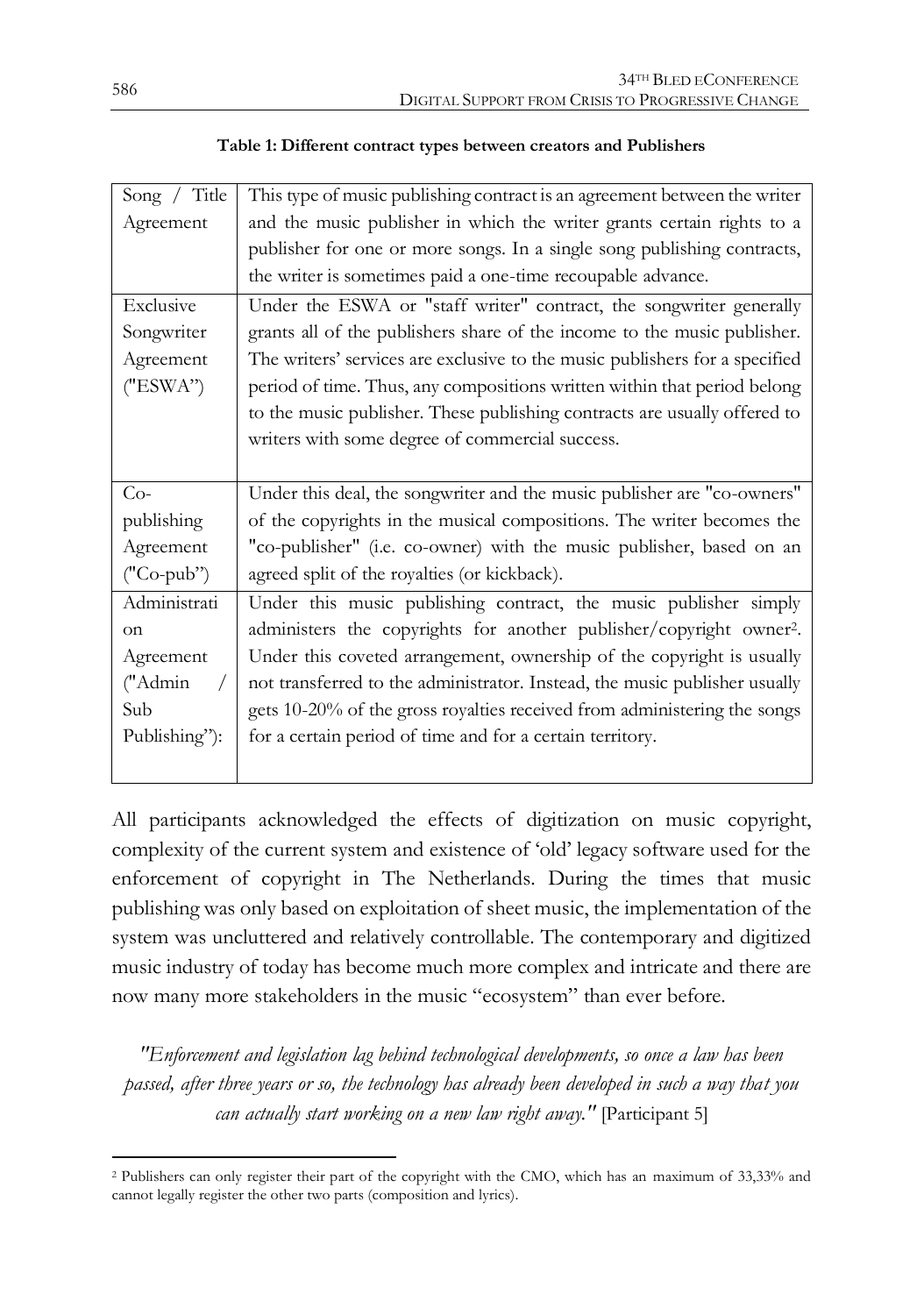It has become almost impossible for the CMOs to collect and process all of the available data in order to collect and distribute the copyright money in the most fair and just way (figure 1). According to an interviewee who is both a composer and publisher:

*"Buma / Stemra has to deal with hundreds of thousands of parties. That can often go wrong so in itself that is inherent to the system and there is nothing wrong with that. If your song is played on many thousands of TV and internet channels you cannot expect that everything will go smoothly. For authors, if you want to get what you are entitled to, you have to be on top of it."* [Participant 1]

And according to the interviewed manager of the Dutch CMO Buma/Stemra, there are more problems:

*"We are still working with what is then called a monolithic system, so one large system that contains everything and that will at some point have reached the end of its life. Then you have to look for something new and a project has now started, which will of course take a few years before it is finished and rolled out, a new IT environment is developed and rolled out."*[Participant 2]

The Netherlands is a relatively 'small player' compared to countries like Japan, USA, Germany, UK and France. Collecting and analyzing music using data from these countries (and many others) is almost impossible and very complicated.

*"Of course we live in a digital age but a lot of that software is written by people so there are a lot of mistakes in it. That's just year after year, you know how it works, uh, IT is terribly difficult to get right year after year, patch after patch. Such a software system does not always improve…"* [Participant 1]

And according to the interviewed international publisher:

*The fact is that you do not know what happens to your copyright and that the person who uses your copyright is actually not in breach at all.* [Participant 3]

Another phenomenon of the music copyright industry has been discussed frequently in the recent global media: the black box of copyright (figure 1) (Bargfredde & Panay, 2015; Music Business Worldwide, 2018). All the participants indicated the effects of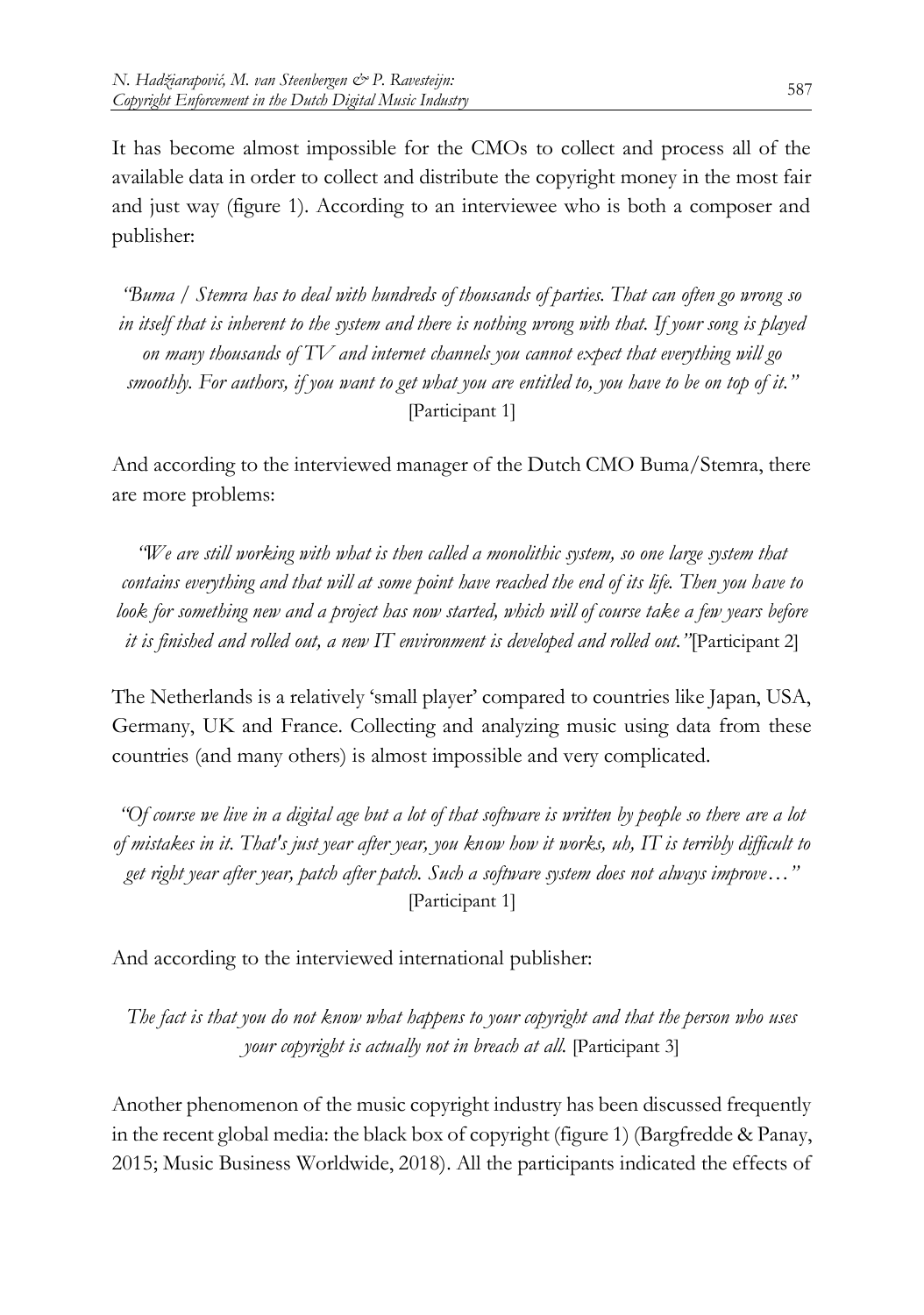digitization on existence of such black box of copyright and expressed the need for an appropriate solution. The black box is an 'umbrella' term used with different meanings. The most used definition is that these are unclaimed royalties collected by the CMOs. Basically, CMOs have collected the money but do not know who to give the collected money to. The reasons for the existence of such black boxes vary; from makers and publishers not registering their work, to labels releasing and reproducing the songs digitally without reporting the rightful owners and to unmatched databases or music users not correctly reporting the use of music (Music Business Worldwide, 2018). Also the digital data exchange between CMOs in different countries is a major reason for their existence. In words of the board member of Buma/Stemra:

*"The black box within the copyright world means the following: money comes in and it is not clear how it is distributed. The black box is actually more of a collective name for various problems within the music copyright industry."* [Participant 4]

*"That black box is of course glued to everything they don't see…"* [Participant 2]

#### **5 Discussion, Conclusions and Recommendations**

The purpose of this study was to explore the influence of digitization within the music industry on the copyright enforcement in the Netherlands and on creators of music, their publishers and the CMOs. Also to explore how their mutual relationships are affected by digitization. Following is the discussion of the findings and the conclusions drawn from this research.

#### **5.1 The practical application of the enforcement of copyright in The Netherlands and the effects of digitization on music copyright**

The first major finding of this research is that the design of the copyright enforcement system is well documented, transparent and institutionalized in the Dutch and European legal framework. The mandates and responsibilities are well defined and experienced as such by all the participants. However, there is a difference between the design of the system 'on paper' and practical application of the system. A conclusion to be drawn from this finding is that the designed system and the legal framework are rigid and not agile to adjust to the fast exogenous innovation. The digitization of the music industry started a tsunami of Big Data and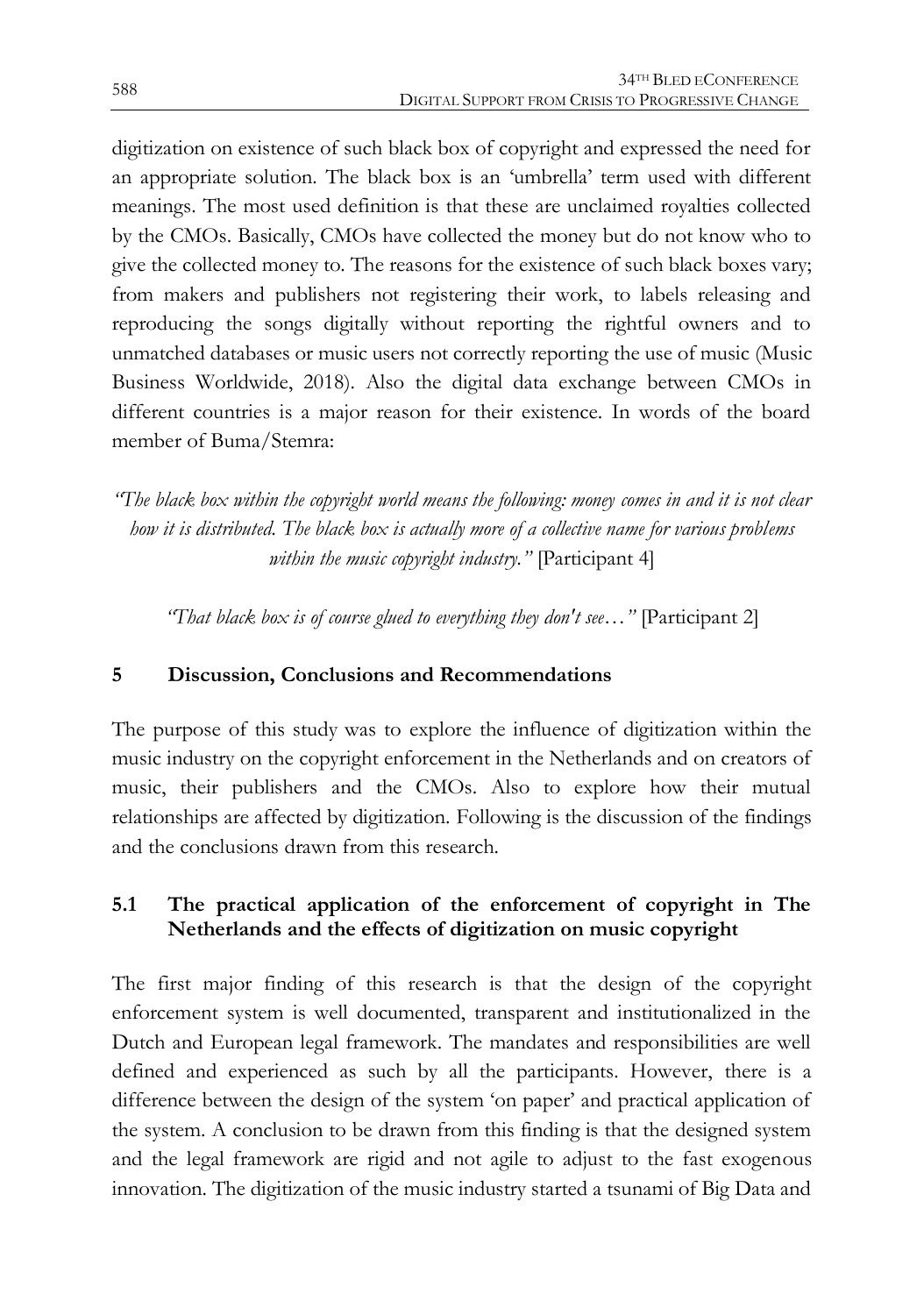the key actors of the copyright enforcement, the CMOs, with the mandate to collect and distribute money from user to the rights holders are not ready to cope with the fast changing environment, are not equipped with the right software tools and their bargaining power towards the 'Big Tech' companies and the new major users of music, like Spotify, has diminished due to asymmetrical information. A further conclusion that can be drawn is that, although the justification of copyright in a broader sense is well-argued by scholars and policy makers, the implementation and the policy are not perfectly aligned, as one would expect from the findings in the literature covering the economics of copyright.

#### **5.2 The mutual relationships are affected by the digitization**

The second major finding is that all the participants have emphasized the existence of rather complex relationships between creators (composers and lyricist) and their publishers. For the legislation, the rights holders, creators and publishers, are homogeneous and enjoy the same rights. However, these two groups have different interests and their views on the distribution of income differ: "Artist versus the businessmen". In practice, these different views have led to the emergence of different forms of collaborations and different types of contracts between the two. One example is that on one hit **song,** there are sometimes more than 10 creators and more than 10 (sub)publishers involved, thus many contracts and splits between all parties involved exist. A related conclusion is that the digitization of the music industry enlarged the gap between the enforcement of copyright and the legal framework.

### **5.3 The existence of the black box of copyright**

The last finding of this study are the effects of digitization of the music industry on the black box of copyright. All the participants were aware of the existence of the black box and indicated that it is a term used for not one, but many problems of the copyright enforcement. The overarching view of the participants is that the black box is an "umbrella term" used to describe the inability of the CMOs to distribute the collected funds to the correct rights holders. As stated before, the reasons for its existence vary, from outdated legacy software to data exchange problems between countries and the big tech companies withholding the data about the use of music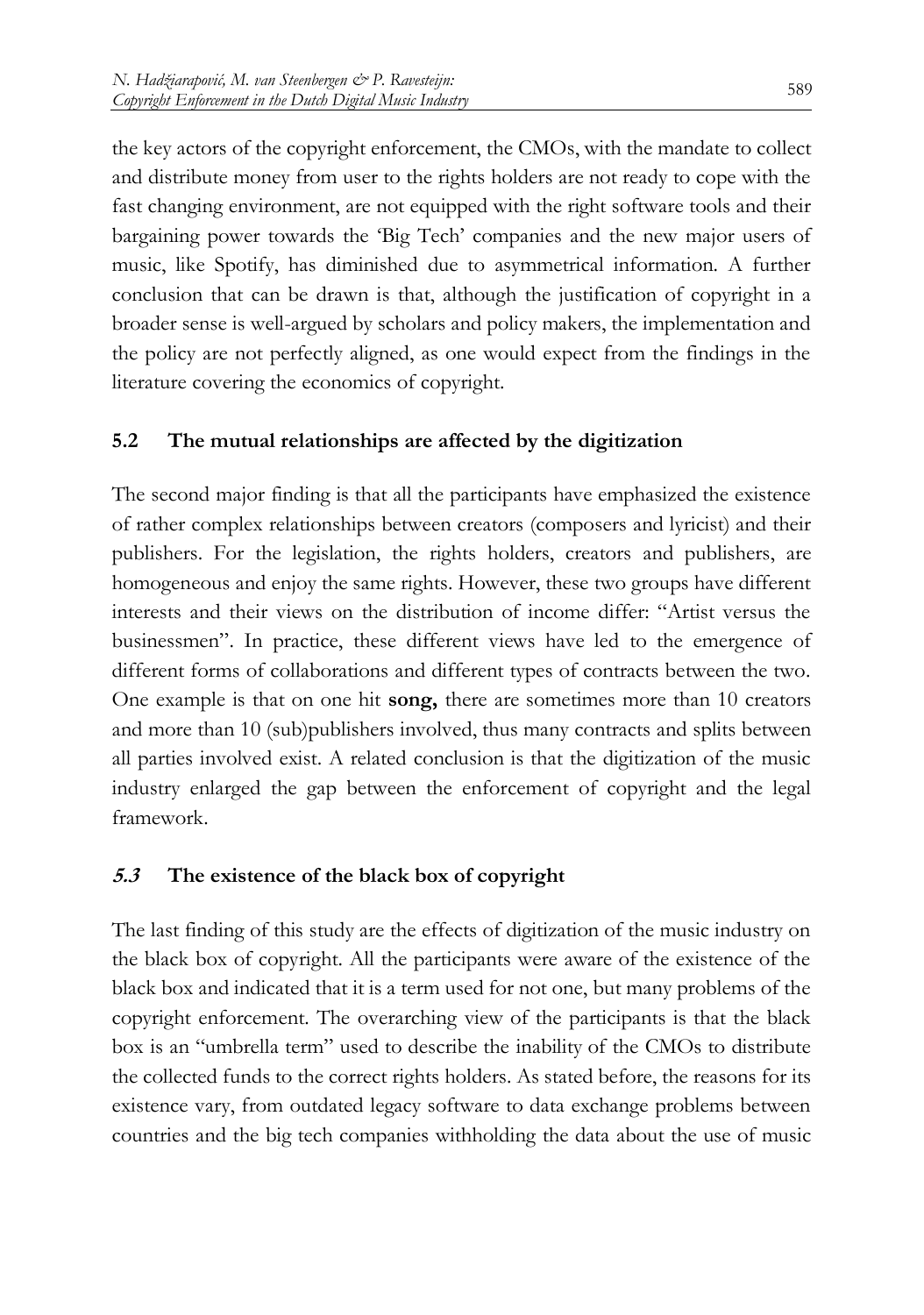but also the efficiency reasons related to the transaction costs of the distribution to the somewhat smaller rights holders.

One of the limitations of this study is potential bias and subjectivity regarding one of the researchers own participation as a professional in the Dutch music industry and his personal experience with the enforcement of copyright in The Netherlands. The second limitation is that the research sample was restricted to six individuals, which could limit the knowledge produced by this study to be applied in other countries and similar contexts. We took the following measures once the possible limitations were recognized. First, a broad literature review and document analysis were inducted in order to recognize the research agenda and state the assumptions prior to the interviews. Secondly, the collection of data, analysis and findings were reviewed by faculty colleagues and advisors of this research. Although generalizability was not a goal of this study, through detailed description of the background and context, this study could be assessed for its applicability in other similar context.

Based on this research we find that further research should be conducted to gain more understanding about the current system of copyright enforcement and its complexities. As the number of participants to this research is limited, interviewing a larger number of active composers, lyricists, publishers, CMO-representatives and others involved, would contribute to the following objectives: 1) create more insights, 2) assess the extent to which the same or comparable findings can be found but also to uncover the similarities and differences in perspectives of the participants based on their role and position, 3) understand and model how creators, publishers and CMOs cope with the exogenous technological innovation in the music industry and 4) contribute to the policy makers and economic actors discussion about future improvement of the copyright enforcement system.

#### **References**

- Ab Rahman, A., Hamid, U. Z. A., & Chin, T. A. (2017). Emerging technologies with disruptive effects: A review. Perintis E-Journal, 7(2), 111-128.
- Atkinson, R. D. (2012). Copyright policy and economic doctrines. Information Technology and Innovation Foundation (ITIF). Retrieved from https://itif.

org/publications/2012/11/26/copyright-policy-and-economic-doctrines.

Bargfredde, A., & Panay, P. (2015). Fair music: Transparency and payment flows in the music industry. Boston, Massachusets: BERKLEE ICE. Retrieved from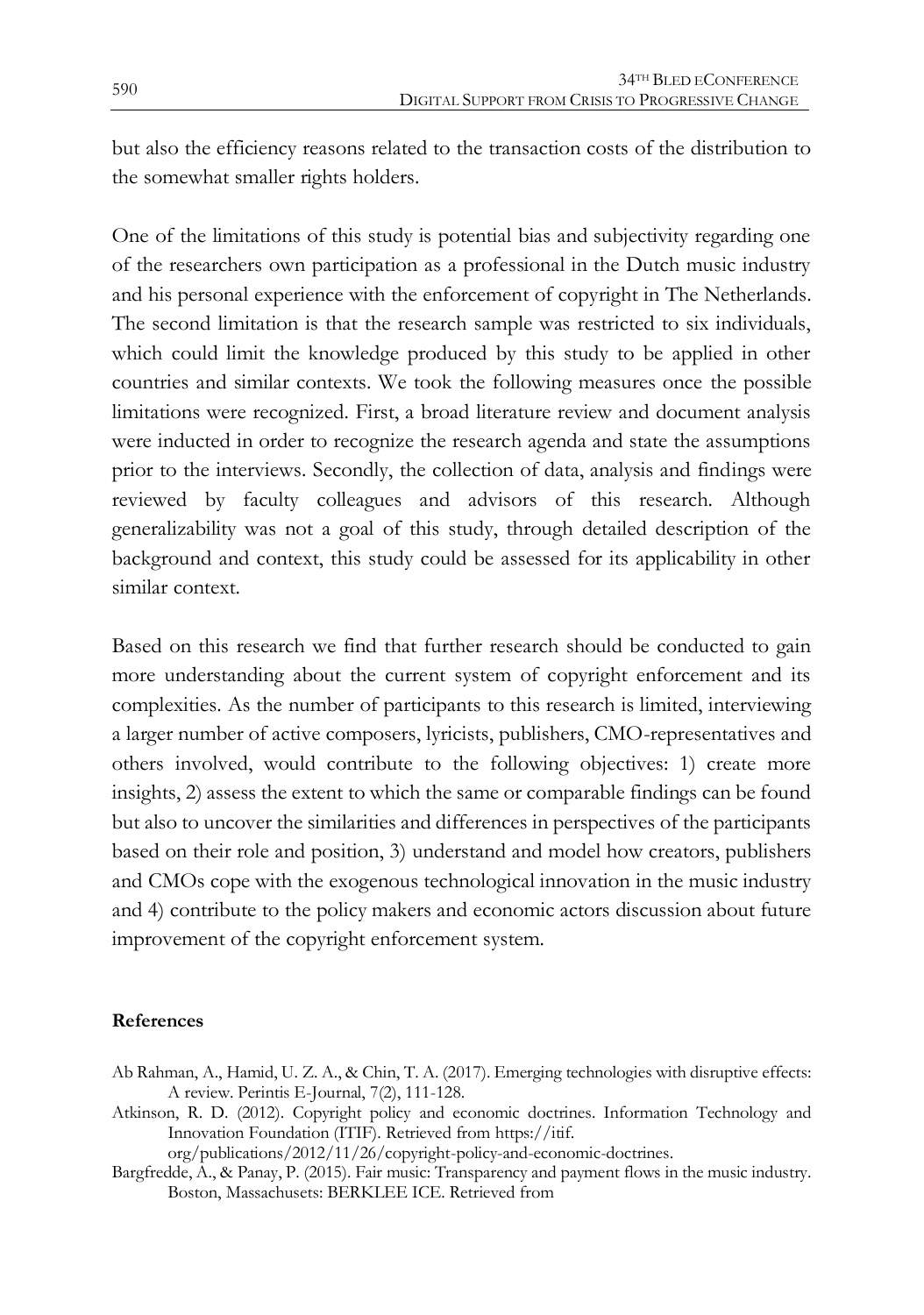https://www.berklee.edu/sites/default/files/Fair%20Music%20-

%20Transparency%20and%20Payment%20Flows%20in%20the%20Music%20Industry.pdf

- Belleflamme, P. (2016). The economics of digital goods: A progress report. Review of Economic Research on Copyright Issues, 13(2), 1-24.
- Birks, M., & Mills, J. (2015). Grounded theory: A practical guide. Sage.
- Bloomberg, L. D., & Volpe, M. (2019). Completing Your Qualitative Dissertation (Fourth Edi).
- Bogdan, R. C., & Biklen, S. K. (2007). Research for education: An introduction to theories and methods. (5th edition). Boston, MA: Pearson Education
- Corbin, J., & Strauss, A. (2014). Basics of qualitative research: Techniques and procedures for developing grounded theory. Sage publications.
- Department for Digital, Culture, Media & Sport. (2017). Independent review of the creative industries. London: GOV.uk. Retrieved from https://www.gov.uk/government/publications/independent-review-of-the-creativeindustries
- Handke, C. W. (2010) The creative destruction of copyright: Innovation in the record industry and digital copying, EUR -Faculty of History and Arts, Retrieved from digital copying, EUR –Faculty of History and Arts, Retrieved from https://papers.ssrn.com/sol3/papers.cfm?abstract\_id=1630343
- Handke, C. (2012). A Taxonomy of Empirical Research on Copyright-How Do We Inform Policy?. Review of Economic Research on Copyright Issues, 9(1), 47-92.
- Holton, J. A., & Walsh, I. (2016). Classic grounded theory: Applications with qualitative and quantitative data. Sage Publications.
- Ingham, T. (2015). Global record industry income drops below \$15 bn for first time in decades. Music Business Worldwide,
- Lipsey, R. G., Carlaw, K. I., & Bekar, C. T. (2005). Economic transformations: General purpose technologies and long-term economic growth OUP Oxford.
- Locke, L. F., Spirduso, W. W., & Silverman, S. J. (2013). Proposals that work: A guide for planning dissertations and grant proposals. Sage Publications.
- Lundvall, B., & Archibugi, D. (2001). The globalizing learning economy Oxford University Press New York
- Lyons, F., Sun, H., Collopy, D., Curran, K., & Ohagan, P. (2019). The music data dilemma: Issues facing the music industry in improving data management: Music 2025. Retrieved from SSRN Electronic Journal, doi:10.2139/ssrn.3437670
- Mahoney, L. (2015). Why equality and fairness matters . Retrieved from https://cubegroup.com.au/why-equality-and-fairness-matters/
- Marshall, C., & Rossman, G. B. (2014). Designing qualitative research. Sage publications.
- Maxwell, J. A. (2012). Qualitative research design: An interactive approach (Vol. 41). Sage publications.
- Merriam, S. B., & Tisdell, E. J. (2015). Qualitative research: A guide to design and implementation. John Wiley & Sons.
- Music Business Worldwide. (2018). How the global music copyright business grew by \$1.5bn in 2016 (and why that's amazing news today). Retrieved from

https://www.musicbusinessworldwide.com/how-the-global-music-copyright-business-grewby-1-5bn-in-2016/

- Nelson, R. R., & Winter, S. G. (1982). An evolutionary theory of economic change. Belknap, Patton, M. Q. (1999). Enhancing the quality and credibility of qualitative analysis. Health Services Research, 34(5 Pt 2), 1189.
- Patton, M. Q. (2015). Qualitative research & evaluation methods: Integrating theory and practice.
- Phillips, T., & Street, J. (2015). Copyright and musicians at the digital margins. Media, Culture & Society, 37(3), 342-358.
- Reyes-Mercado, P., & Rajagopal. (2017). Dynamics of disruptive innovations in outperforming global brands: A study in Mexico. International Journal of Business Excellence, 11(1), 1-1
- Roberts Dave. (2021, March 10). 'streaming data files are getting bigger and bigger they are not manageable manually anymore.'. Music Business Worldwide, Retrieved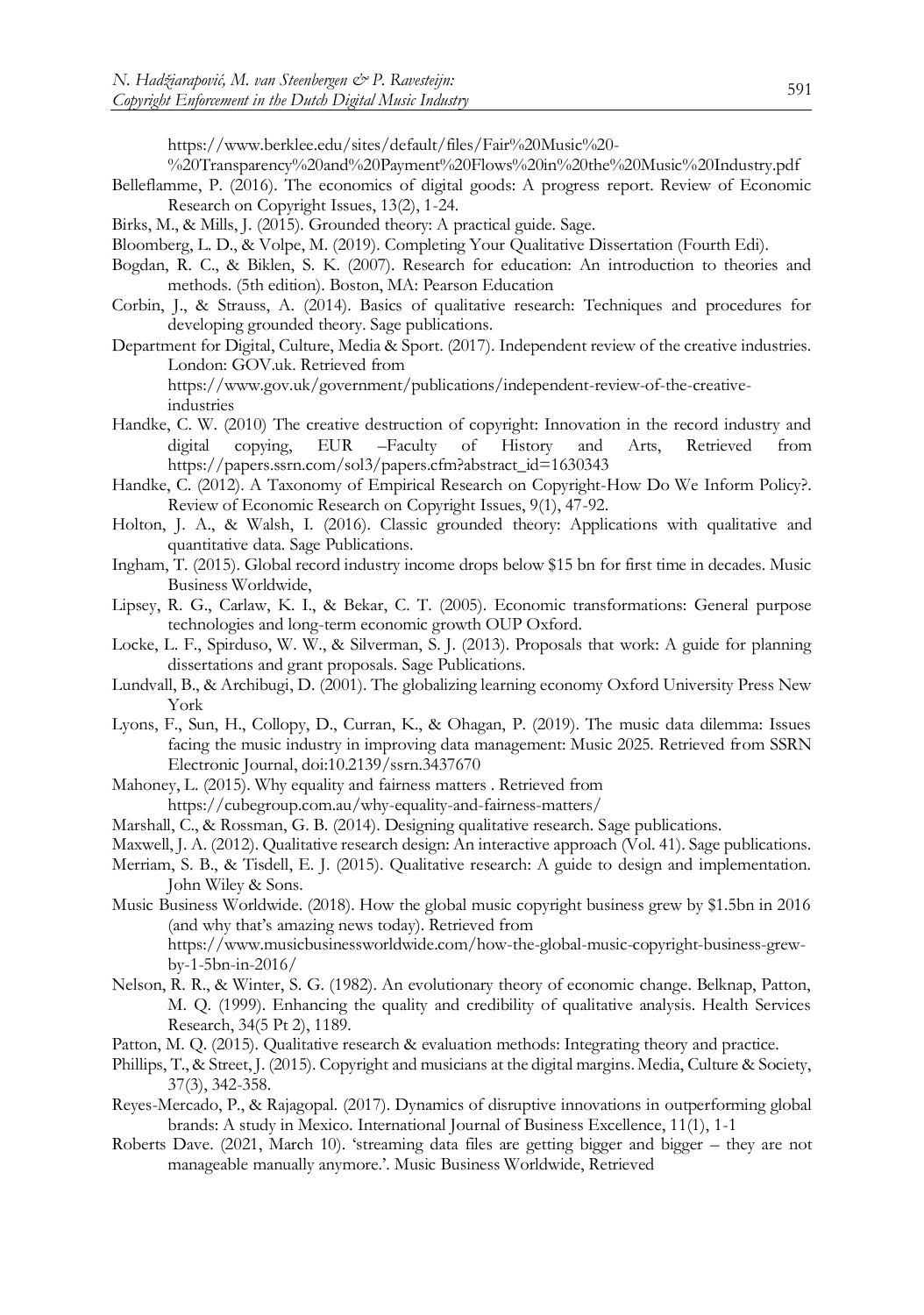from [https://www.musicbusinessworldwide.com/streaming-data-files-are-getting-bigger](https://www.musicbusinessworldwide.com/streaming-data-files-are-getting-bigger-and-bigger-they-are-not-manageable-manually-anymore/)[and-bigger-they-are-not-manageable-manually-anymore/](https://www.musicbusinessworldwide.com/streaming-data-files-are-getting-bigger-and-bigger-they-are-not-manageable-manually-anymore/)

- Samuel, M. (2014). Winds of change. Journey of UK music from the old world to the new world. Review of Economic Research on Copyright Issues, 11(2), 27-59.
- Schlesinger, P., & Waelde, C. (2012). Copyright and cultural work: An exploration. Innovation: The European Journal of Social Science Research, 25(1), 11-28.
- Silver, J. (2013). Digital Medieval, Xtorical Publications Media. Available from Amazon.
- Spoerri, T. (2019). On upload-filters and other competitive advantages for Big Tech Companies under Article 17 of the directive on copyright in the digital single market. J. Intell. Prop. Info. Tech. & Elec. Com. L., 10, 173.
- The Allen Consulting Group. (2003). Economic perspectives on copyright law. Centre for Copyright Studies Ltd. Retrieved from https://static-copyright-com au.s3.amazonaws.com/uploads/2015/08/CentreCopyrightStudies\_AllenGroup-EconomicPerspectivesonCopyrightLaw.pdf
- Towse, R. (2006). Copyright and artists: a view from cultural economics. Journal of economic surveys, 20(4), 567-585.
- Towse, R. (2017). Economics of music publishing: copyright and the market. Journal of Cultural Economics, 41(4), 403-420.
- Watt, R. (2015). The efficiencies of aggregation: an economic theory perspective on collective management of copyright. Review of Economic Research on Copyright Issues, 12(1), 2.
- Wikström, P. (2013). The music industry (2nd Ed.). Cambridge: Polity Press.
- Williamson, J., & Cloonan, M. (2012). Contextualizing the contemporary recording industry. The international recording industries (pp. 29-48) Routledge.
- Wu, Z. (2018). No title. A Legal Framework for Global Joint Copyright Management in Musical Works: Based on Rawls's Theory of Justice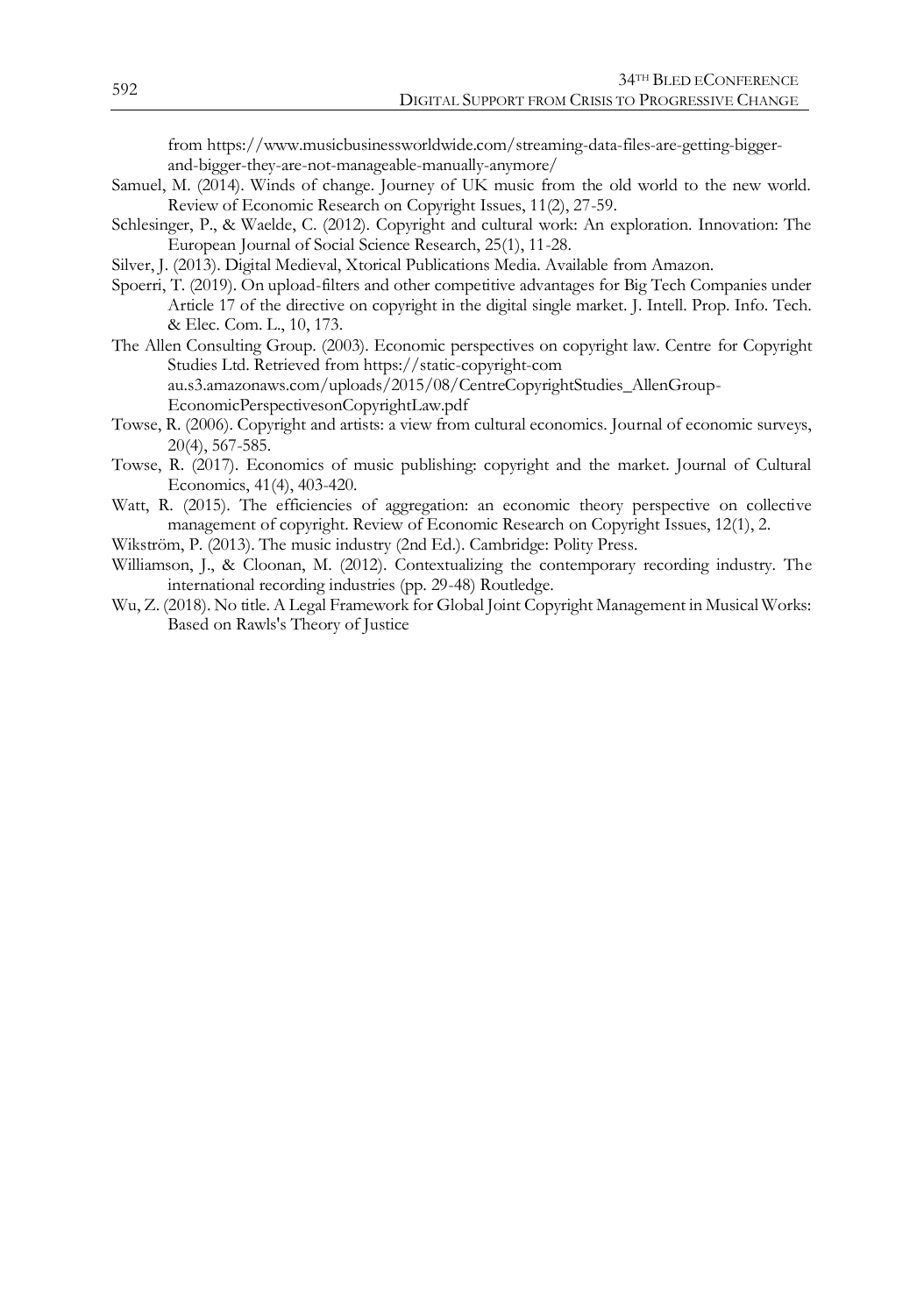|                                                                                                                 | Participants Role                                                                                                                                                                                                                                                                                                                                                                                                                                                                   |                                                                                                                                                                                                                                                                                                                                                                                                                                                                                                        |                                                                                                                                                                                                                                                                                                                                                                                                                                                                                                                                                                                                                                |
|-----------------------------------------------------------------------------------------------------------------|-------------------------------------------------------------------------------------------------------------------------------------------------------------------------------------------------------------------------------------------------------------------------------------------------------------------------------------------------------------------------------------------------------------------------------------------------------------------------------------|--------------------------------------------------------------------------------------------------------------------------------------------------------------------------------------------------------------------------------------------------------------------------------------------------------------------------------------------------------------------------------------------------------------------------------------------------------------------------------------------------------|--------------------------------------------------------------------------------------------------------------------------------------------------------------------------------------------------------------------------------------------------------------------------------------------------------------------------------------------------------------------------------------------------------------------------------------------------------------------------------------------------------------------------------------------------------------------------------------------------------------------------------|
|                                                                                                                 | Composer/lyricist                                                                                                                                                                                                                                                                                                                                                                                                                                                                   | Publisher                                                                                                                                                                                                                                                                                                                                                                                                                                                                                              | <b>CMO</b>                                                                                                                                                                                                                                                                                                                                                                                                                                                                                                                                                                                                                     |
|                                                                                                                 | Discussion topics                                                                                                                                                                                                                                                                                                                                                                                                                                                                   | Discussion topics                                                                                                                                                                                                                                                                                                                                                                                                                                                                                      | Discussion topics                                                                                                                                                                                                                                                                                                                                                                                                                                                                                                                                                                                                              |
| Theme: the<br>practical<br>application of<br>the<br>enforcement<br>of copyright<br>in The<br><b>Netherlands</b> | How is the copyright<br>system set up in the<br>Netherlands?<br>How is the distribution<br>of music rights<br>organized in the<br>Netherlands?<br>How do systems for<br>registering works at<br>Buma/Stemra work?<br>- Which meta data is<br>required to register a<br>work at Buma/Stemra?<br>- How does CMO<br>distribute the collected<br>funds?<br>- To what extent are the<br>creators aware of their<br>rights and obligations<br>with regard to<br>copyright<br>enforcement? | - How is the<br>copyright system<br>set up in the<br>Netherlands?<br>- How is the<br>distribution of<br>music rights<br>organized in the<br>Netherlands?<br>-What is<br>publishing and<br>what roles does a<br>publisher fulfill?<br>Which meta data<br>is required to<br>register a work at<br>Buma/Stemra?<br>How does CMO<br>distribute the<br>collected funds?<br>To what extent<br>are the creators<br>aware of their<br>rights and<br>obligations with<br>regard to<br>copyright<br>enforcement? | - How is the<br>copyright system<br>set up in the<br>Netherlands?<br>- How is the<br>distribution of<br>music rights<br>organized in the<br>Netherlands?<br>How do systems<br>for registering<br>works at Buma/<br>Stemra work?<br>- Which meta data is<br>required to register<br>a work at<br>Buma/Stemra?<br>What is the role of<br>CMO?<br>Which parties are<br>the music users?<br>How does CMO<br>distribute the<br>collected funds?<br>How does CMO<br>know where the<br>money should go?<br>To what extent are<br>the creators aware<br>of their rights and<br>obligations with<br>regard to copyright<br>enforcement? |
| Theme:<br>relationships<br>amongst<br>creators,<br>creators and<br>publishers                                   | What contracts are<br>possible between<br>creators and publishers?<br>Why do you have a<br>publisher or why do you<br>not have a publisher?                                                                                                                                                                                                                                                                                                                                         | What contracts<br>are possible<br>between creators<br>and publishers?<br>How does CMO<br>know where the<br>money should go?                                                                                                                                                                                                                                                                                                                                                                            |                                                                                                                                                                                                                                                                                                                                                                                                                                                                                                                                                                                                                                |

## **Appendix 1: Discussion Topics Interviews**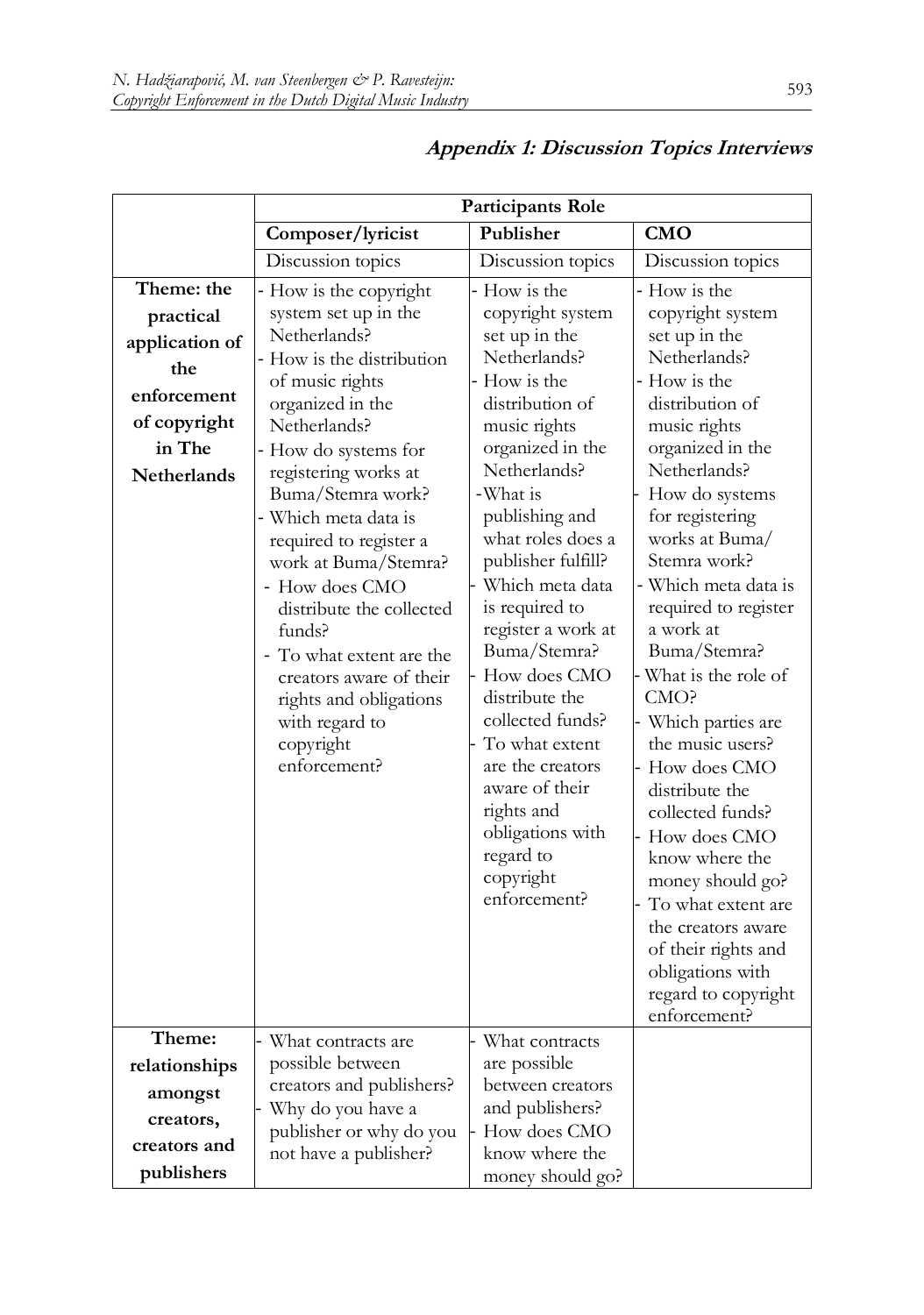| (rights<br>holders) and                             | -Do all makers have the<br>same interests or are<br>there differences                                                                                                                                                        | How do rapid<br>changes affect<br>relationships                                                                                                                                                                                                                                                                                                    |                                                                                                                                                                                                                                                                                                                                                                                                                                                                           |
|-----------------------------------------------------|------------------------------------------------------------------------------------------------------------------------------------------------------------------------------------------------------------------------------|----------------------------------------------------------------------------------------------------------------------------------------------------------------------------------------------------------------------------------------------------------------------------------------------------------------------------------------------------|---------------------------------------------------------------------------------------------------------------------------------------------------------------------------------------------------------------------------------------------------------------------------------------------------------------------------------------------------------------------------------------------------------------------------------------------------------------------------|
| CMOs<br>Theme: the                                  | amongst them?<br>How do rapid changes<br>affect relationships<br>between creators and<br>publishers?<br>What about software                                                                                                  | between creators<br>and publishers?<br>What about                                                                                                                                                                                                                                                                                                  | -What about                                                                                                                                                                                                                                                                                                                                                                                                                                                               |
| effects of<br>digitization<br>on music<br>copyright | systems at CMO?<br>What is the influence of<br>technology on the<br>copyright system?<br>To what extent are the<br>users involved by<br>Buma/Stemra, for<br>example, in the<br>development of such a<br>registration portal? | software systems<br>at CMO?<br>What about<br>alignment<br>between EU<br>legislation and<br>technological<br>developments?<br>What is the<br>influence of<br>technology on the<br>copyright system?<br>To what extent<br>are the users<br>involved by<br>Buma/Stemra,<br>for example, in<br>the development<br>of such a<br>registration<br>portal? | software systems at<br>CMO?<br>- How is the<br>interconnectivity<br>between different<br>IT systems<br>arranged?<br>How does CMO<br>collect money from<br>music users?<br>What about<br>alignment between<br>EU legislation and<br>technological<br>developments?<br>What is the<br>influence of<br>technology on the<br>copyright system?<br>To what extent are<br>the users involved<br>by Buma/Stemra,<br>for example, in the<br>development of<br>such a registration |
| Theme: Black<br>box                                 | -To what extent is<br>Buma/Stemra doing<br>well?<br>-What can they do<br>better?<br>What is the role of<br>CMO?<br>To what extent is the<br>copyright system<br>transparent?                                                 | - To what extent<br>is Buma/Stemra<br>doing well?<br>- What can they<br>do better?<br>- What is the role<br>of CMO?<br>- To what extent<br>is the copyright                                                                                                                                                                                        | portal?<br>To what extent is<br>the copyright<br>system transparent?<br>Do things ever go<br>wrong with regard<br>to the collection<br>and $\prime$ or<br>distribution of<br>funds by CMO?<br>What is the<br>copyright black<br>box?                                                                                                                                                                                                                                      |